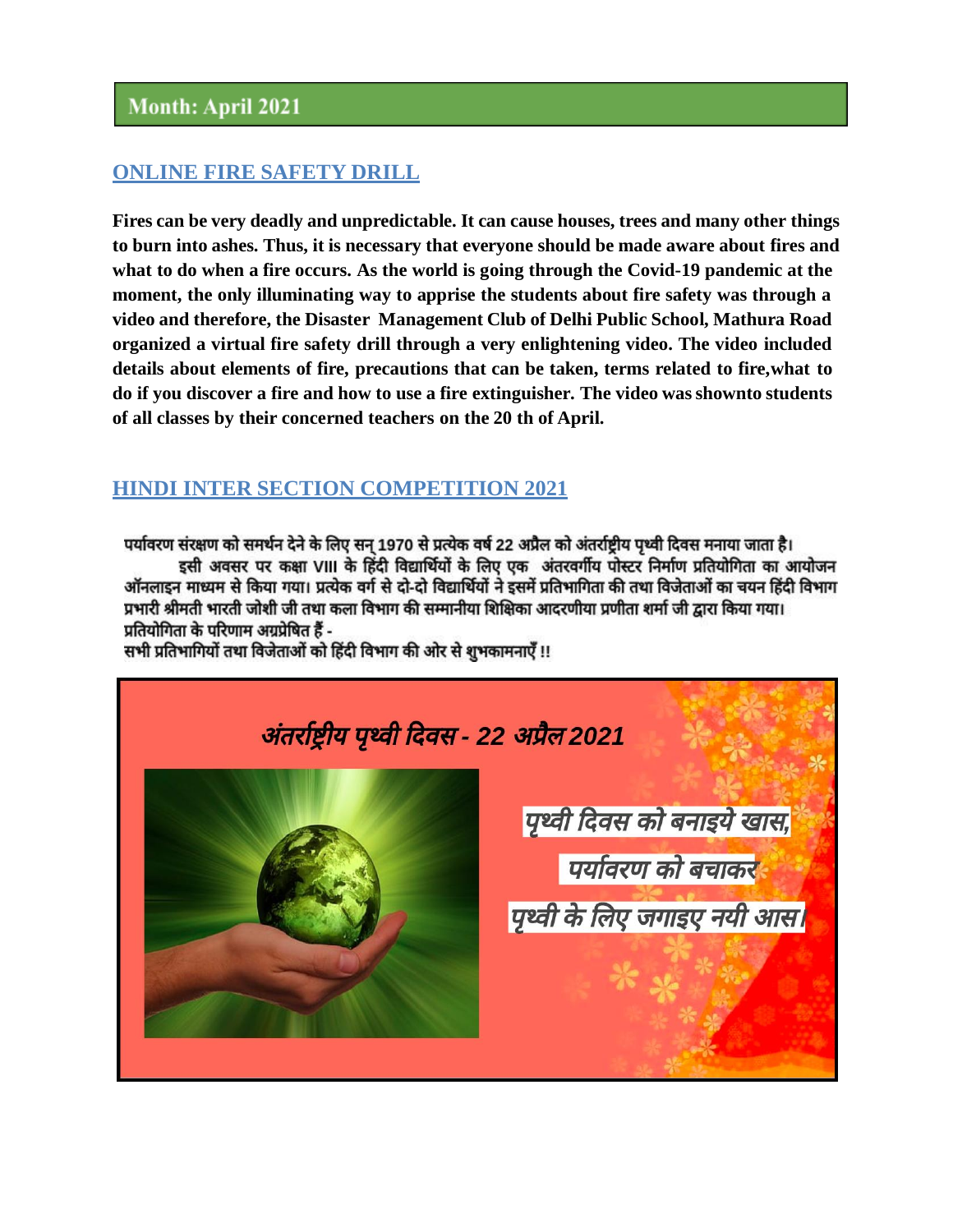



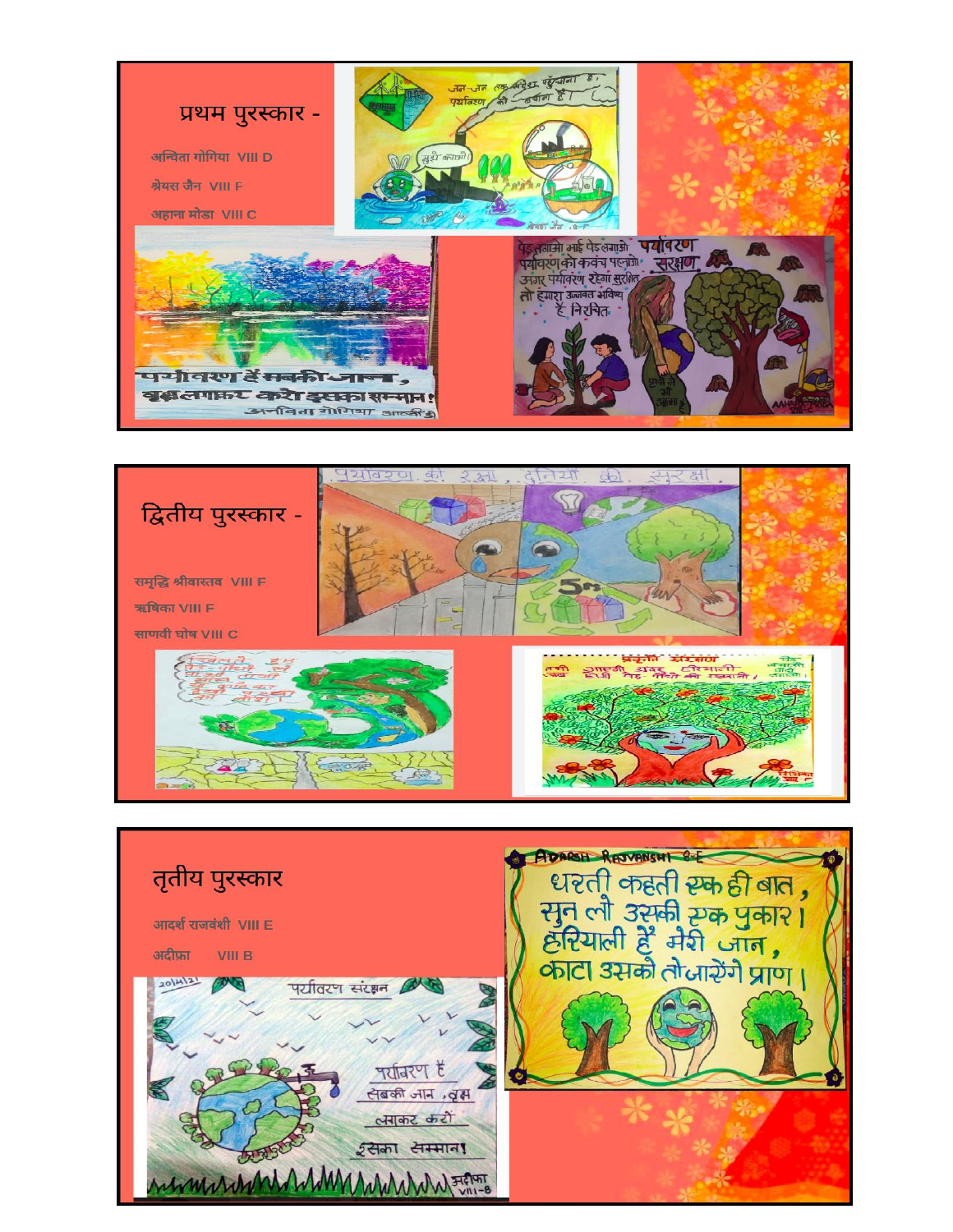

# **SOCIAL SERVICE CLUB ACTIVITIES**

**In the month of April, the students of class 6th had sessions on growing up, adolescent changes, physical, mental, emotional and behavioural changes in boys and girls, good touch and bad touch, and responsible adolescent behaviour..**

**Students of 6th and 7th were informed about child safety, child sexual abuse,anti-bullying, Pocso act and child helpline no 1020 thru case studies, short films and real life stories.**

**Students of class 6th, 7th and 8th were made aware of Corona prevention and ways to boost one's immunity through a healthy nutritious diet and importance of physical exercise. Students were encouraged to eat homemade hot food, use herbs and spices, increase the intake of fruits, dry fruits, and green vegetables and whole grains.**

**All the students of classes 6th to 8th were involved in various creative, art, music, dance and drama, cookery and story writing activities as hobbies to improve their mental wellbeing and happiness. Students were appreciated for their achievements and rewarded.**

**Students were motivated to take up small acts of social responsibility like looking after stray animals, teaching some underprivileged children, tree plantation, donation of food, clothes and household items to the poor and needy. This would develop values of empathy and compassion in our little children.**

**Students of middle school made posters on Anti Bullying and child safety, and good touch and bad touch and presented little skits in the class.**

**In order to develop the culinary and creative skills in the children, cooking without fire classes were conducted during the summer break where the children made nutritious salads, sandwiches, fruit preparations, chapati chats, biscuit and cake decorations, sweet healthy ladoos, all prepared very hygienically hence inculcating the habits of kitchen cleanliness, effective waste management, kitchen safety, and importance of balanced and healthy nutrition. Their recipes were very decorative and were displayed in all their class groups and applauded by all. This Activity made the children very happy and joyful and enhanced their creative skills.**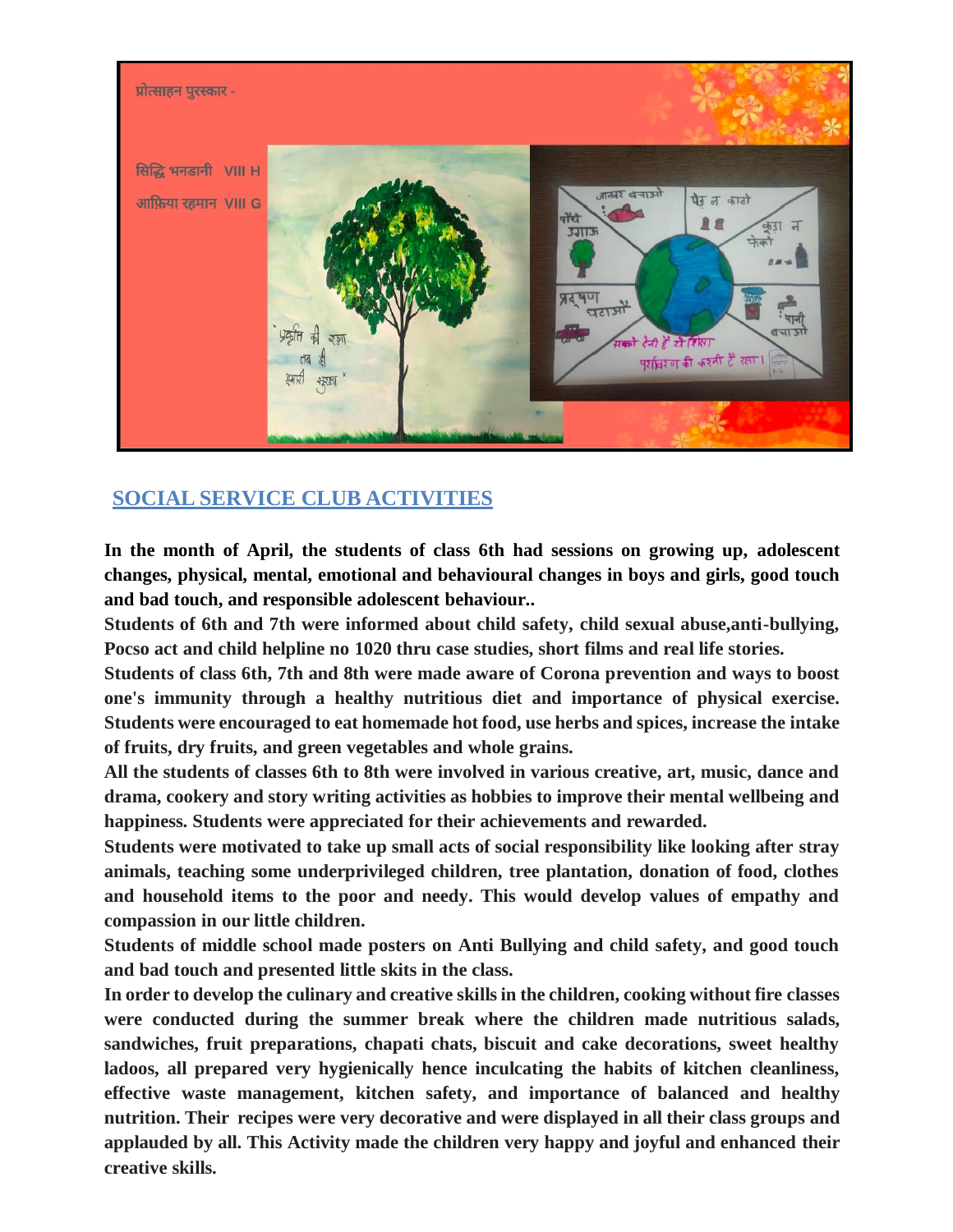**As a part of Swachhta programme, students were motivated to maintain utmost personal hygiene, maintaining cleanliness at home, proper sanitisation of all daily needs groceries, wearing masks, regular handwashing, and use of sanitisers, and maintaining social distancing. This would help to keep them safe from corona.**<br> **Express From an adventure of Google M** into (243)- Rath. **Ill Coronalwhell Upost. B** RENT **B** competition **Leading Proper W** Academic Projects

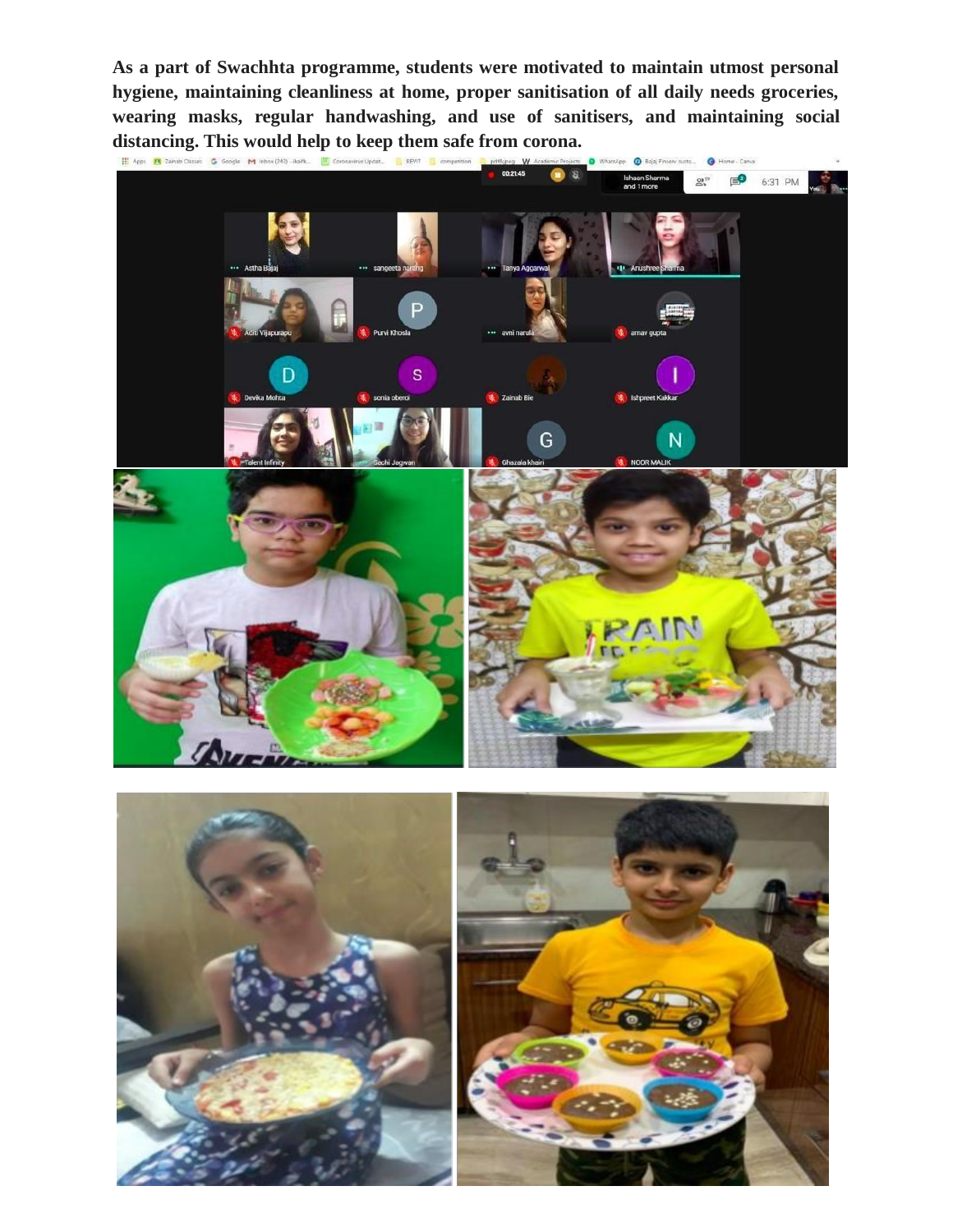#### **International Earth Day**

**Nature is painting for us, day after day, pictures of infinite beauty." —John Ruskin**

**The environment council of Delhi Public School Mathura Road has been regularly organizing various environment related events and conducting various seminars to ignite the flame of love towards nature in the mind of young environmentalists. Following this legacy the club organized various events in the month of April.**

**To begin with, the environment council of Delhi Public School Mathura road opened its gate for the first time for classes 6th-12th in the month of April in order to create a society that is well aware on how to protect and preserve our mother earth. Various meetings, webinars and group discussions were conducted to make the students aware about the environment**, **and do their part to save mother earth. The council is now having more than 100 students who are working as volunteers and members to educe the love for nature in the heart of people.**

**Secondly, the Ganga Quest, an online quiz was conducted by National Mission for Clean Ganga (NMCG), an authority under the Ministry of Jal Shakti, Government of India. The event started on 7th April and wassteered by about 50 quizzing wizards who had compassion towards environment. The council organized a poster making competitionwhich was from 17th April to 22nd April. This was accompanied by an active participation by the young minds of our school. The theme of the event was 'restore our earth' and it wascomplimented with various other events including photography, poems, articles etc.**

**The students of senior school were sermonized by the members of the environment council to make them aware about the current situation of the global environmental degradation and a pledge was taken. Also an online letter writing competition was conducted on 22nd April by The BEST Club (lung care foundation) of our school for classes 6th to 12th. The students were given on the spot topic with time duration 45 minutes. There were about 40 students who enthusiastically participated in this live event.**

**Lastly a video campaign was organized for classes 9th-11th in the last week of April where the students had to create awareness on the increasing issue of "Noise Pollution". In this they had to make a 30 second video which could include reel, comic punchline or standup comedy. It was a great success with huge participation.**

**Through this council, they plan to create individuals who take citizens muscle action to bring back the best of nature.**